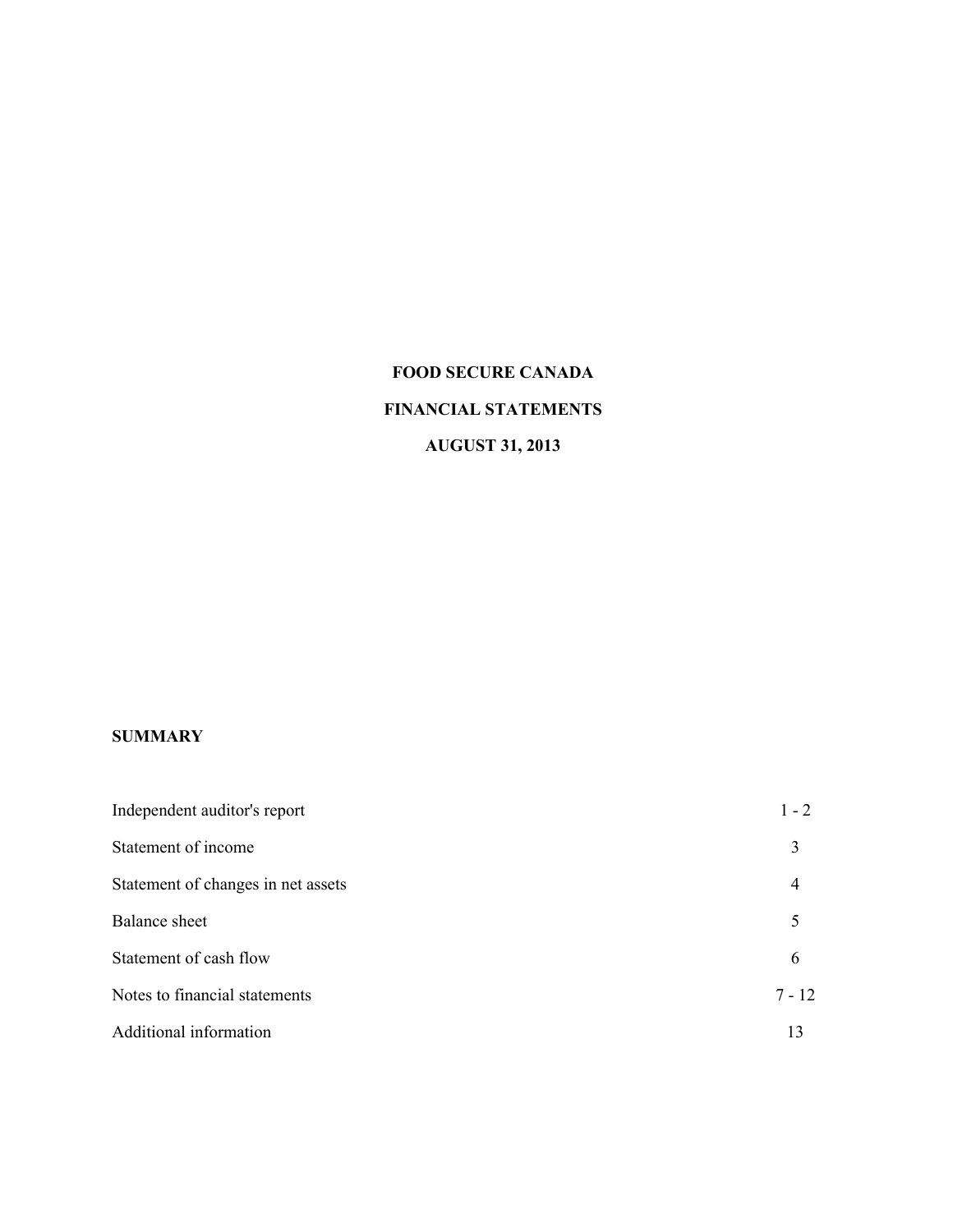**Dagenais, Lapierre, Simard et associé, S.E.N.C.R.L.**

SOCIÉTÉ DE COMPTABLES PROFESSIONNELS AGRÉÉS

ROBERT DAGENAIS, CPA, CA CHANTAL LAPIERRE, CPA, CA MARIO SIMARD, CPA, CA ROBERT SCHANCK, CPA, CA

#### **INDEPENDENT AUDITOR'S REPORT**

To the Directors of FOOD SECURE CANADA

We have audited the accompanying financial statements of FOOD SECURE CANADA, which comprise the balance sheet as at August 31, 2013, and the statements of income, changes in net assets and cash flows for the year then ended, and a summary of significant accounting policies and other explanatory information.

#### *Management's Responsibility for the Financial Statements*

Management is responsible for the preparation and fair presentation of these financial statements in accordance with Canadian accounting standards for not-for-profit organizations, and for such internal control as management determines is necessary to enable the preparation of financial statements that are free from material misstatement, whether due to fraud or error.

#### *Auditor's Responsibility*

Our responsibility is to express an opinion on these financial statements based on our audit. We conducted our audit in accordance with Canadian generally accepted auditing standards. Those standards require that we comply with ethical requirements and plan and perform the audit to obtain reasonable assurance about whether the financial statements are free from material misstatement.

An audit involves performing procedures to obtain audit evidence about the amounts and disclosures in the financial statements. The procedures selected depend on the auditor's judgment, including the assessment of the risks of material misstatement of the financial statements, whether due to fraud or error. In making those risk assessments, the auditor considers internal control relevant to the entity's preparation and fair presentation of the financial statements in order to design audit procedures that are appropriate in the circumstances, but not for the purpose of expressing an opinion on the effectiveness of the entity's internal control. An audit also includes evaluating the appropriateness of accounting policies used and the reasonableness of accounting estimates made by management, as well as evaluating the overall presentation of the financial statements.

We believe that the audit evidence we have obtained is sufficient and appropriate to provide a basis for our audit opinion.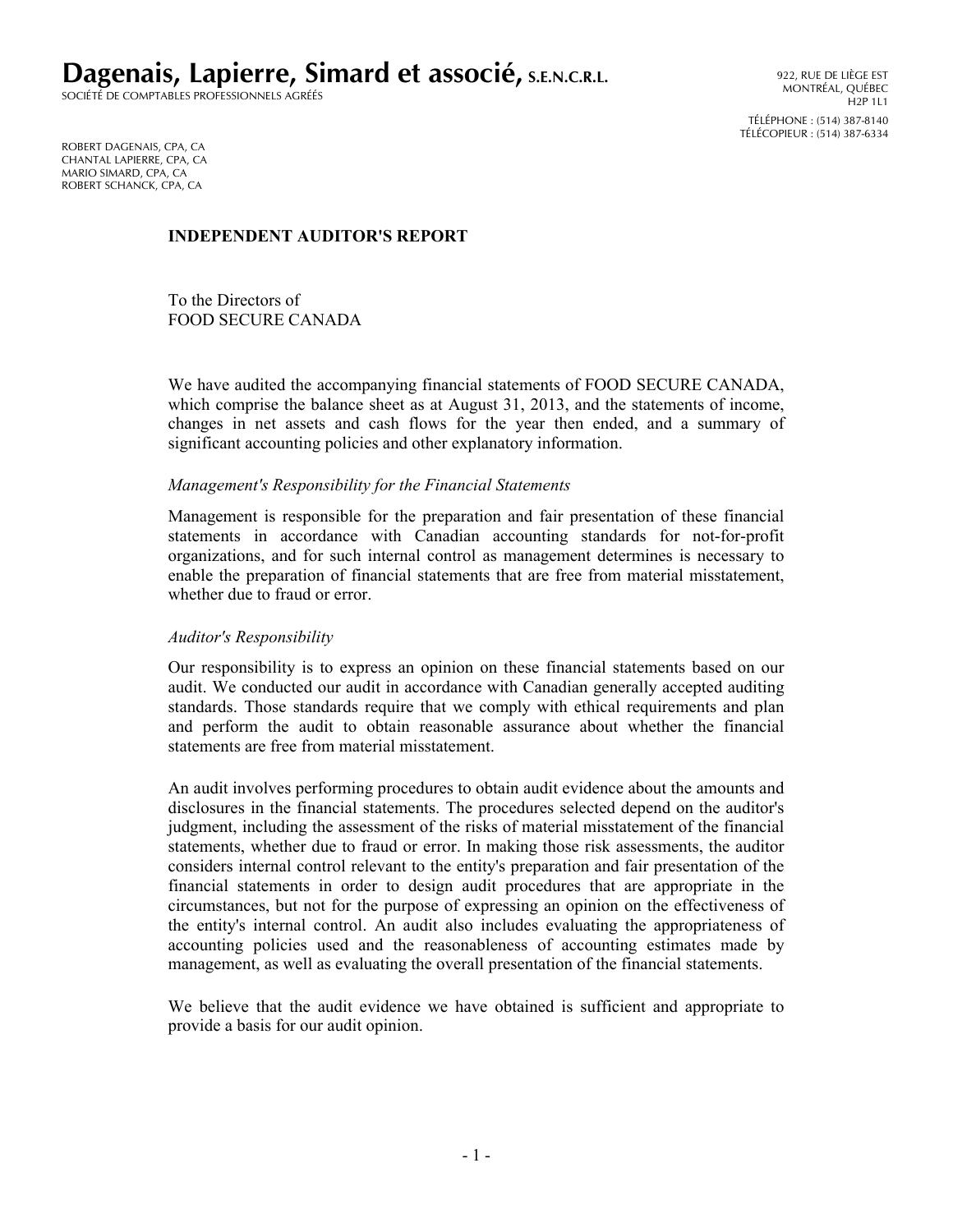#### *Opinion*

In our opinion, the financial statements present fairly, in all material respects, the financial position of FOOD SECURE CANADA as at August 31, 2013, and the results of its operations and its cash flows for the year then ended in accordance with Canadian accounting standards for not-for-profit organizations.

#### *Comparative Information*

Without modifying our opinion, we draw attention to Note 3 to the financial statements which describes that FOOD SECURE CANADA adopted Canadian accounting standards for not-for-profit organizations on September 1st, 2012 with a transition date of September 1st, 2011. These standards were applied retrospectively by management to the comparative information in these financial statements, including the balance sheets as at August 31, 2012 and September 1st, 2011, and the statements of income, changes in net assets and cash flows for the year ended August 31, 2012 and related disclosures. We were not engaged to report on the restated comparative information, and as such, it is unaudited.

agerais Lapierre Simard et Associé sencre

Montreal, March 18, 2014

<sup>&</sup>lt;sup>1</sup> By Robert Schanck, CPA auditor, CA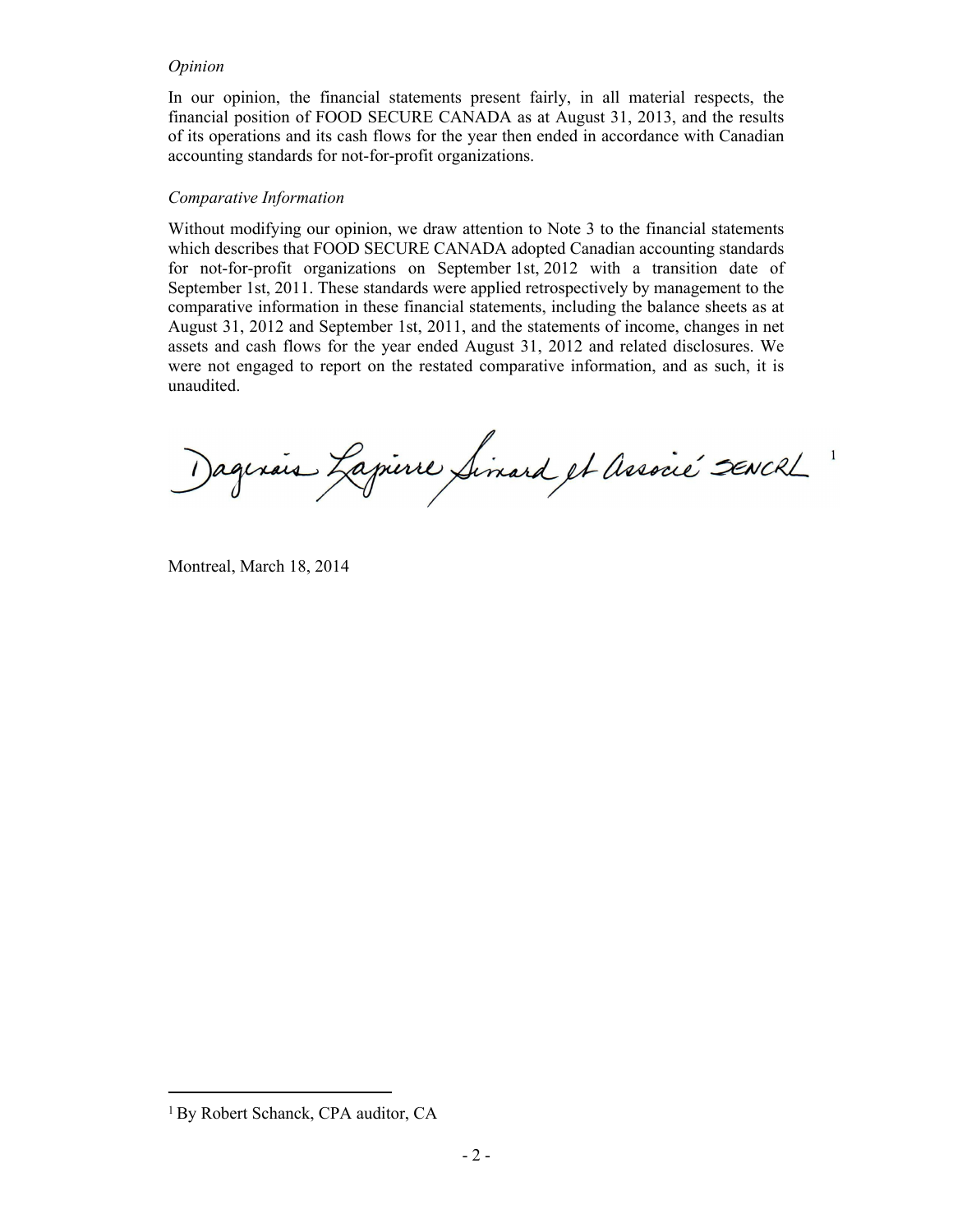# **STATEMENT OF INCOME**

# **FOR THE YEAR ENDED AUGUST 31, 2013**

|                                                                                                                                                        | 2013                                                                       | 2012                                            |
|--------------------------------------------------------------------------------------------------------------------------------------------------------|----------------------------------------------------------------------------|-------------------------------------------------|
| <b>REVENUES</b>                                                                                                                                        |                                                                            |                                                 |
| Grants (Schedule A)<br>Sponsorships<br>Donations<br>Memberships<br>Other revenues                                                                      | \$<br>332,414<br>43,810<br>17,371<br>43,535<br>61,664                      | \$<br>116,544<br>38,510<br>34,284<br>4,217      |
|                                                                                                                                                        | 498,794                                                                    | <u>193,555</u>                                  |
| <b>EXPENSES</b>                                                                                                                                        |                                                                            |                                                 |
| Assembly<br>Network activities<br>Campaigns and outreach<br>Organizational development and governance<br>Professional fees<br>Overhead<br>Amortization | 181,382<br>96,148<br>97,312<br>26,709<br>9,691<br>70,791<br>568<br>482,601 | 66,119<br>89,973<br>37,483<br>54,748<br>248,323 |
| <b>EXCESS (DEFICIENCY) OF REVENUE OVER</b><br><b>EXPENSES</b>                                                                                          | \$<br>16,193                                                               | \$<br>(54, 768)                                 |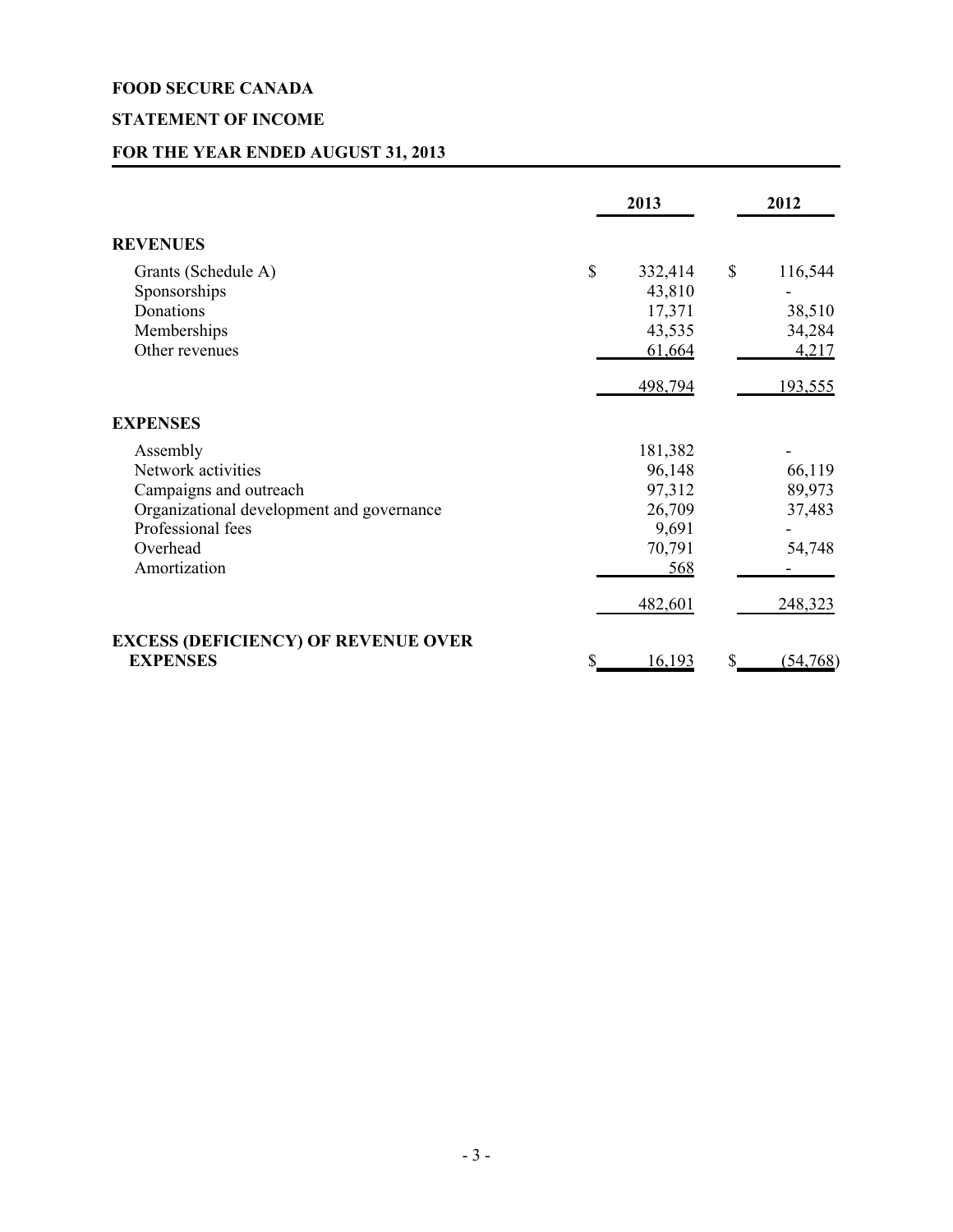# **STATEMENT OF CHANGES IN NET ASSETS**

# **FOR THE YEAR ENDED AUGUST 31, 2013**

|                                                 | <b>Unrestricted</b> |    | <b>Invested in</b><br>capital assets |    | 2013<br><b>Total</b> | 2012<br><b>Total</b> |
|-------------------------------------------------|---------------------|----|--------------------------------------|----|----------------------|----------------------|
| <b>BALANCE, BEGINNING OF</b><br><b>YEAR</b>     | \$<br>26,146        | \$ |                                      | \$ | 26,146               | \$<br>80,914         |
| Excess (deficiency) of revenue<br>over expenses | 16,761              |    | (568)                                |    | 16,193               | (54, 768)            |
| Investment in capital assets                    | (16,386)            |    | 16,386                               |    |                      |                      |
| <b>BALANCE, END OF YEAR</b>                     | <u>26,521</u>       | S  | 15,818                               | S  | <u>42,339</u>        | <u>26,146</u>        |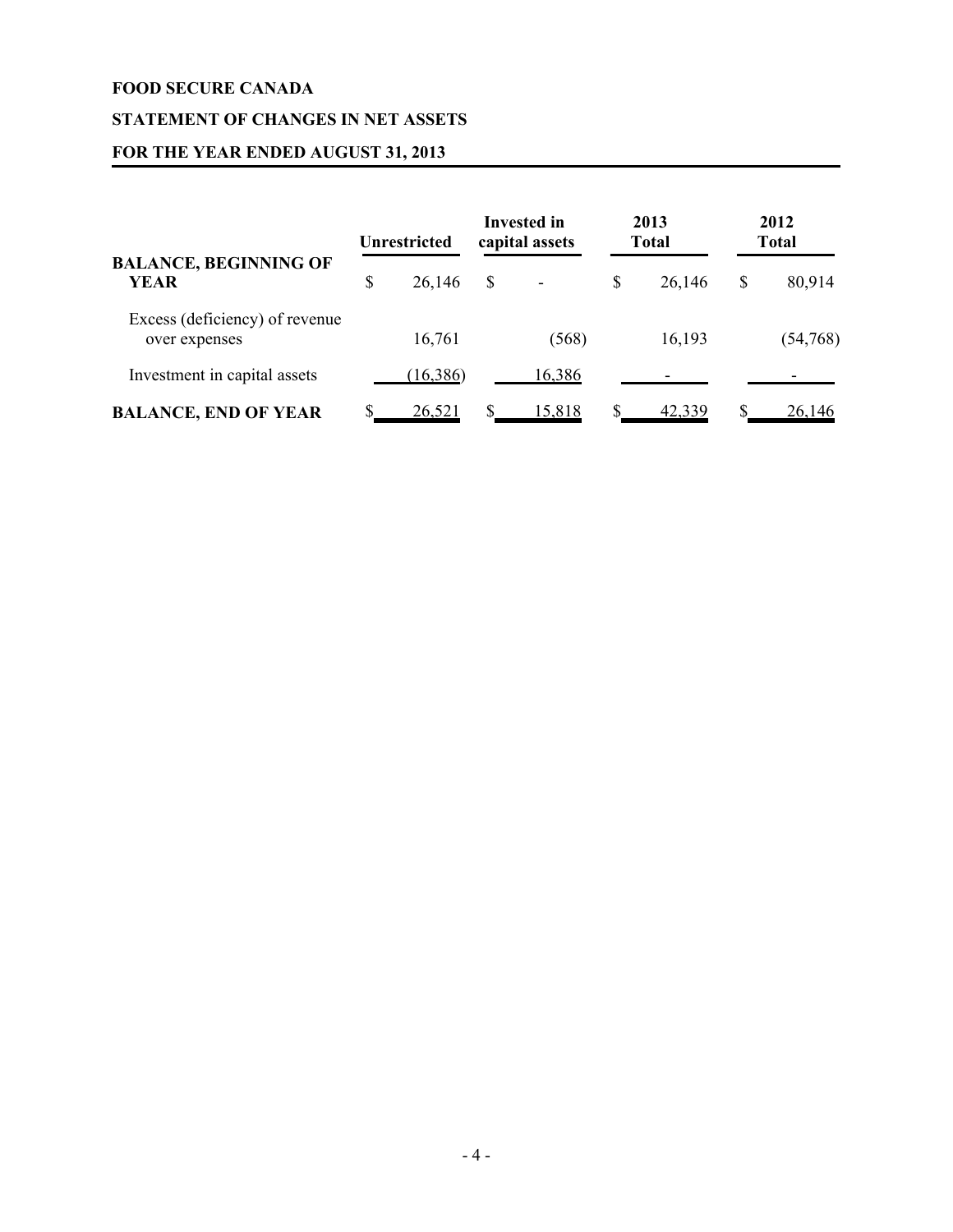# **BALANCE SHEET**

# **AS AT AUGUST 31, 2013**

| <b>ASSETS</b>                                                                                                                       |                           | 2013                                 |             | 2012                                 |                   | As at<br>September 1st,<br>2011 |
|-------------------------------------------------------------------------------------------------------------------------------------|---------------------------|--------------------------------------|-------------|--------------------------------------|-------------------|---------------------------------|
| <b>CURRENT ASSETS</b><br>Cash<br>Temporary investments (note 4)<br>Accounts receivable<br>Grants to be received<br>Prepaid expenses | $\mathbf S$               | 155,593<br>30,000<br>2,500<br>21,619 | \$          | 96,908<br>21,544<br>10,000           | $\mathbb{S}$      | 33,964<br>50,150                |
|                                                                                                                                     |                           | 209,712                              |             | 128,452                              |                   | 84,114                          |
| CAPITAL ASSETS (note 5)                                                                                                             |                           | 2,268                                |             |                                      |                   |                                 |
| <b>INTANGIBLE ASSETS</b> (note 6)                                                                                                   |                           | 13,550                               |             |                                      |                   |                                 |
|                                                                                                                                     | \$_                       | 225,530                              | $S_{-}$     | 128,452                              | $\mathcal{S}_{-}$ | 84,114                          |
| <b>LIABILITIES</b>                                                                                                                  |                           |                                      |             |                                      |                   |                                 |
| <b>CURRENT LIABILITIES</b><br>Accounts payable (note 7)<br>Deferred contributions (note 8)<br>Deferred sponsorships                 | \$                        | 26,691<br>156,500<br>183,191         | $\mathbf S$ | 19,806<br>75,000<br>7,500<br>102,306 | $\mathbb{S}$      | 3,200<br>3,200                  |
| <b>NET ASSETS</b>                                                                                                                   |                           |                                      |             |                                      |                   |                                 |
| <b>UNRESTRICTED</b>                                                                                                                 |                           | 26,521                               |             | 26,146                               |                   | 80,914                          |
| <b>INVESTED IN CAPITAL ASSETS</b>                                                                                                   |                           | 15,818                               |             |                                      |                   |                                 |
|                                                                                                                                     |                           | 42,339                               |             | 26,146                               |                   | 80,914                          |
|                                                                                                                                     | $\boldsymbol{\mathsf{S}}$ | 225,530                              | \$          | 128,452                              | \$                | 84,114                          |

# **ON BEHALF OF THE BOARD,**

**CONSUMER**, Director

, Director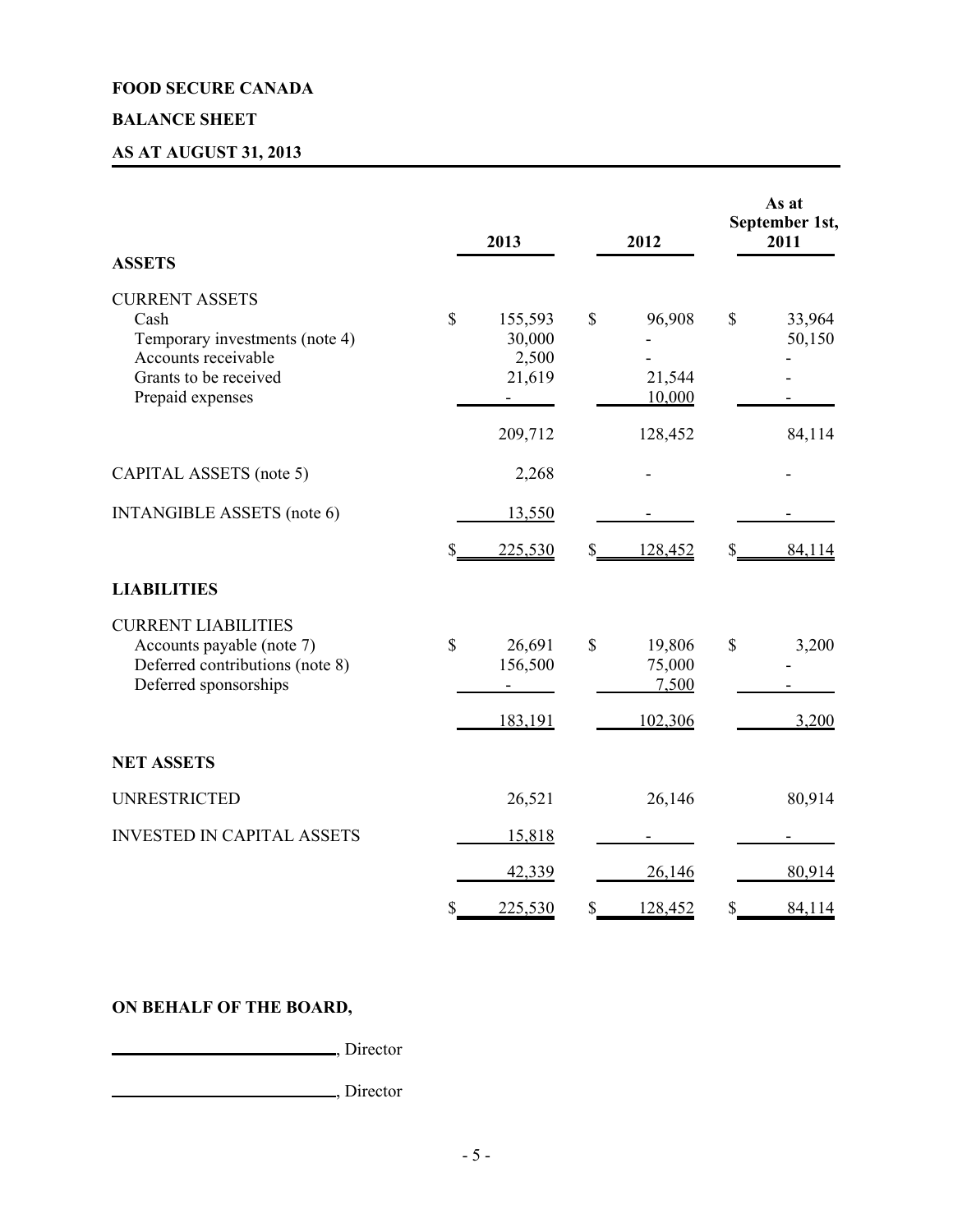# **STATEMENT OF CASH FLOW**

# **FOR THE YEAR ENDED AUGUST 31, 2013**

|                                                                                                                                                                                         | 2013                                                               |    | 2012                                                         |
|-----------------------------------------------------------------------------------------------------------------------------------------------------------------------------------------|--------------------------------------------------------------------|----|--------------------------------------------------------------|
| <b>OPERATING ACTIVITIES</b>                                                                                                                                                             |                                                                    |    |                                                              |
| Excess (deficiency) of revenue over expenses                                                                                                                                            | \$<br>16,193                                                       | \$ | (54,768)                                                     |
| Non-cash item:<br>Amortization of capital assets                                                                                                                                        | 568                                                                |    |                                                              |
|                                                                                                                                                                                         | 16,761                                                             |    | (54,768)                                                     |
| Net change in non-cash working capital items<br>Accounts receivable<br>Grants to be received<br>Prepaid expenses<br>Accounts payable<br>Deferred contributions<br>Deferred sponsorships | (2,500)<br>(75)<br>10,000<br>6,885<br>81,500<br>(7,500)<br>105,071 |    | (21, 544)<br>(10,000)<br>16,606<br>75,000<br>7,500<br>12,794 |
| <b>INVESTING ACTIVITIES</b>                                                                                                                                                             |                                                                    |    |                                                              |
| Cashed term deposit<br>Acquisition of term deposit<br>Acquisition of intangible assets<br>Acquisition of capital assets                                                                 | 70,000<br>(100,000)<br>(13, 550)<br>(2,836)                        |    | 50,150                                                       |
|                                                                                                                                                                                         | (46,386)                                                           |    | 50,150                                                       |
| <b>INCREASE IN CASH AND CASH EQUIVALENTS</b>                                                                                                                                            | 58,685                                                             |    | 62,944                                                       |
| CASH AND CASH EQUIVALENTS, BEGINNING OF<br><b>YEAR</b>                                                                                                                                  | 96,908                                                             |    | <u>33,964</u>                                                |
| CASH AND CASH EQUIVALENTS, END OF YEAR                                                                                                                                                  | 155,593                                                            | S  | 96,908                                                       |

Cash and cash equivalents consist of cash.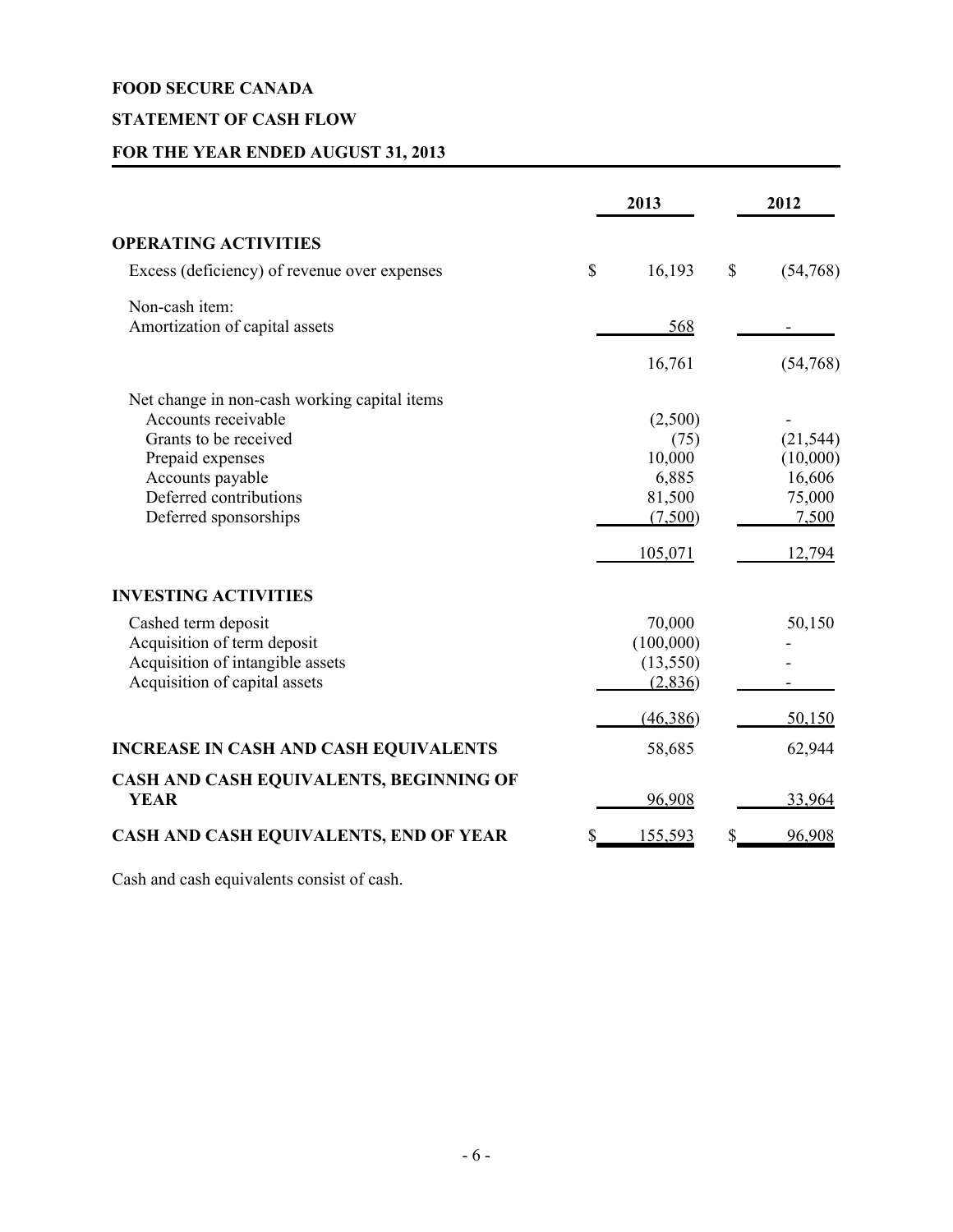#### **NOTES TO FINANCIAL STATEMENTS**

### **AS AT AUGUST 31, 2013**

#### **1. STATUS AND PURPOSE OF THE ORGANIZATION**

Food Secure Canada incorporated as a not-for-profit organization under the Canada Corporations Act in October 2006. Food Secure Canada is a Canada-wide alliance of civil society organizations and individuals collaboration to advance dialogue and cooperation for policies and programs that improve food security and food sovereignty in Canada and globally.

#### **2. SIGNIFICANT ACCOUNTING POLICIES**

The Organization applies the Canadian accounting standards for not-for-profit organizations in Part III of the CICA Accounting Handbook.

#### **Use of estimates**

The preparation of these financial statements in conformity with Canadian accounting standards for not-for-profit organizations requires management to make estimates and assumptions that affect the reported amount of assets and liabilities, the disclosure of contingent assets and liabilities at the date of the financial statements and the reported amounts of revenues and expenses during the reported period. These estimates are reviewed periodically and adjustments are made to income as appropriate in the year they become known.

The most significant estimates relate to the accrued liabilities and the useful life of capital assets.

#### **Revenue Recognition**

The Organization follows the deferral method of accounting for contributions. Restricted contributions are recognized as revenue in the year in which the related expenses are incurred. Unrestricted contributions are recognized as revenue when received or receivable if the amount to be received can be reasonably estimated and collection is reasonably assured.

Other revenues are recognized as revenue when the service is rendered.

#### **Cash and cash equivalents**

The Organization's policy is to disclose bank balances under cash and cash equivalents, including bank overdrafts with balances that fluctuate frequently from being positive to overdrawn and temporary investments with a maturity period of three months or less from the date of acquisition. Temporary investments that the entity cannot use for current transactions because they are pledged as security are also excluded from cash and cash equivalents.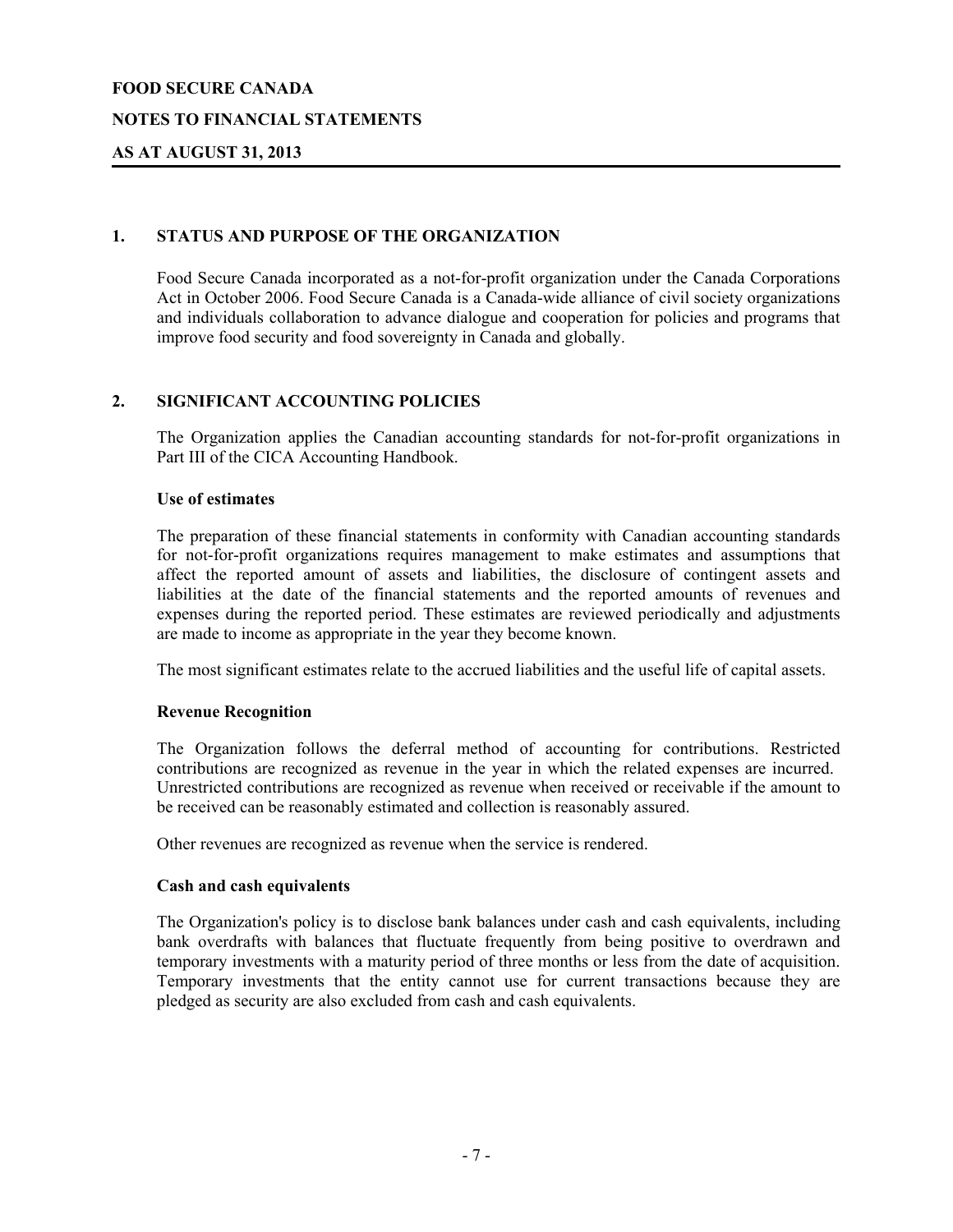#### **NOTES TO FINANCIAL STATEMENTS**

### **AS AT AUGUST 31, 2013**

#### **2. SIGNIFICANT ACCOUNTING POLICIES (continued)**

#### **Financial instruments**

#### *Measurement of financial instruments*

The Organization initially measures its financial assets and financial liabilities at fair value, except for certain non-arm's length transactions.

The Organization subsequently measures all its financial assets and financial liabilities at cost or amortized cost, except for investments in equity instruments that are quoted in an active market, which are measured at fair value. Changes in fair value are recognized in net income.

Financial assets measured at amortized cost include cash, term deposits and accounts receivable.

Financial liabilities measured at amortized cost include trade accounts payable and accrued liabilities.

#### *Impairment*

Financial assets measured at cost are tested for impairment when there are indicators of possible impairment. The Organization determines whether a significant adverse change has occurred in the expected timing or amount of future cash flows from the financial asset. If this is the case, the carrying amount of the asset is reduced directly to the higher of the present value of the cash flows expected to be generated by holding the asset, and the amount that could be realized by selling the asset at the balance sheet date. The amount of the write-down is recognized in net earnings. The previously recognized impairment loss may be reversed to the extent of the improvement, provided it is no greater than the amount that would have been reported at the date of the reversal had the impairment not been recognized previously. The amount of the reversal is recognized in net earnings.

#### **Capital assets**

Capital assets are accounted for at cost. Amortization is calculated using the straight-line method at the rate of 20%.

#### **Allocation of expenses**

The Organization records a number of its expenses by function: Assembly, Network activities, Campaigns and outreach, Organizational development and governance, and Overhead.

Personnel are allocated on the following basis : proportionally by the estimated hours worked for each function.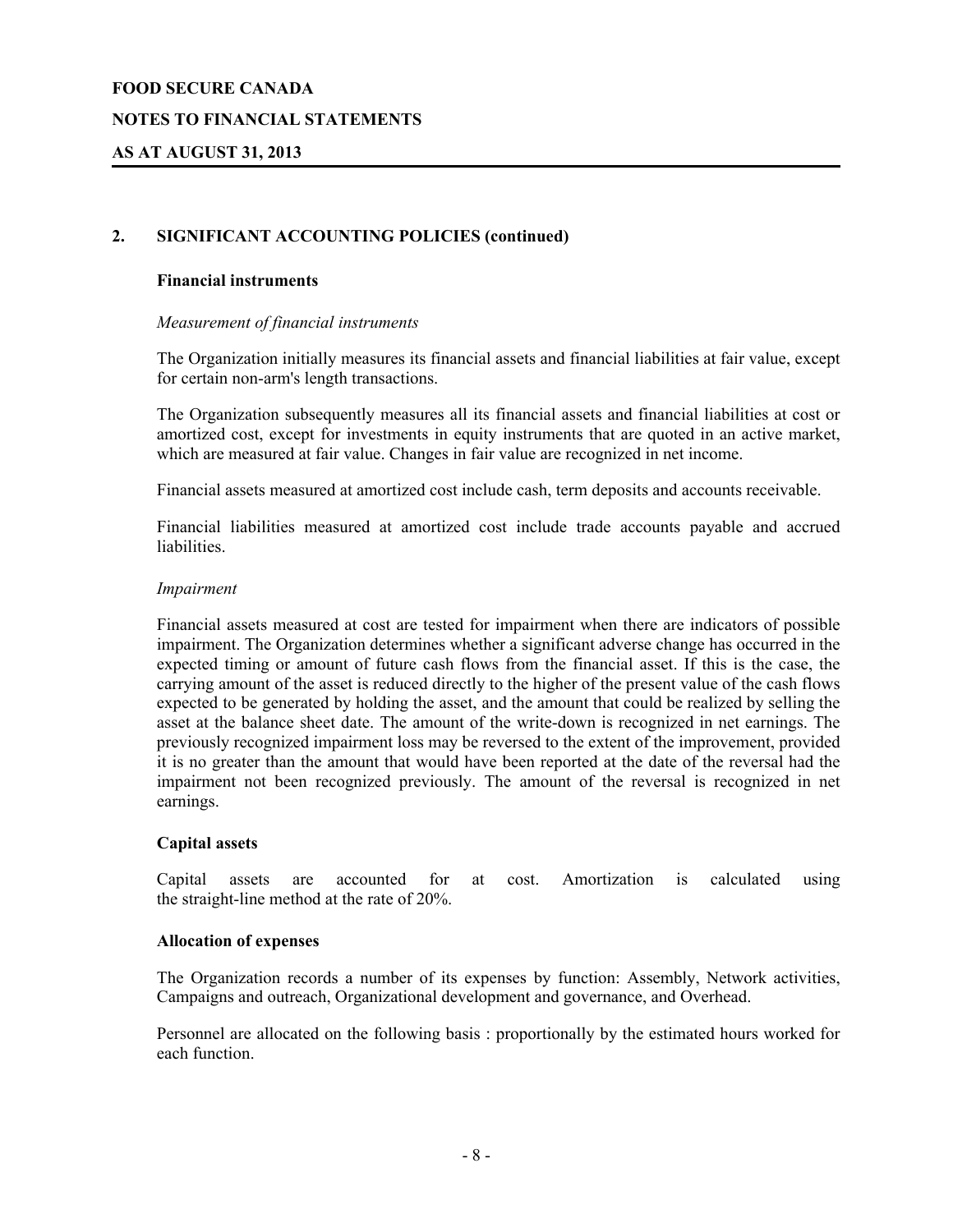#### **NOTES TO FINANCIAL STATEMENTS**

### **AS AT AUGUST 31, 2013**

# **3. IMPACT OF THE CHANGE IN THE BASIS OF ACCOUNTING**

These financial statements are the first financial statements for which the Organization has applied the Canadian accounting standards for not-for-profit organizations. First-time adoption of this new basis of accounting had not impact on the balance sheet at the date of transition, September 1, 2011, or on net income and cash flows for the year ended August 31, 2012.

#### **4. TEMPORARY INVESTMENTS**

|                                                      | 2013   | 2012                     |
|------------------------------------------------------|--------|--------------------------|
| One year cashable GIC, 1.100%, maturing in July 2014 | 30,000 | $\overline{\phantom{0}}$ |

# **5. CAPITAL ASSETS**

|                    | 2013 |               |                             |     |  |                   | 2012 |                          |  |
|--------------------|------|---------------|-----------------------------|-----|--|-------------------|------|--------------------------|--|
|                    | Cost |               | Accumulated<br>amortization |     |  | Net<br>book value |      | Net<br>book value        |  |
| Computer equipment |      | $\angle$ ,836 |                             | 568 |  | 2.268             |      | $\overline{\phantom{0}}$ |  |

#### **6. INTANGIBLE ASSETS**

|    |                         |        | 2013                        |                          | 2012                     |
|----|-------------------------|--------|-----------------------------|--------------------------|--------------------------|
|    |                         | Cost   | Accumulated<br>amortization | <b>Net</b><br>book value | <b>Net</b><br>book value |
|    | Website in development  | 13,550 | \$                          | 13,550                   |                          |
| 7. | <b>ACCOUNTS PAYABLE</b> |        |                             |                          |                          |

|                                             |  | 2012            |  |                                    |
|---------------------------------------------|--|-----------------|--|------------------------------------|
| Trade accounts payable<br>Sales tax payable |  | 8,382<br>18,309 |  | 19,806<br>$\overline{\phantom{a}}$ |
|                                             |  | 26,691          |  | <u> 19,806</u>                     |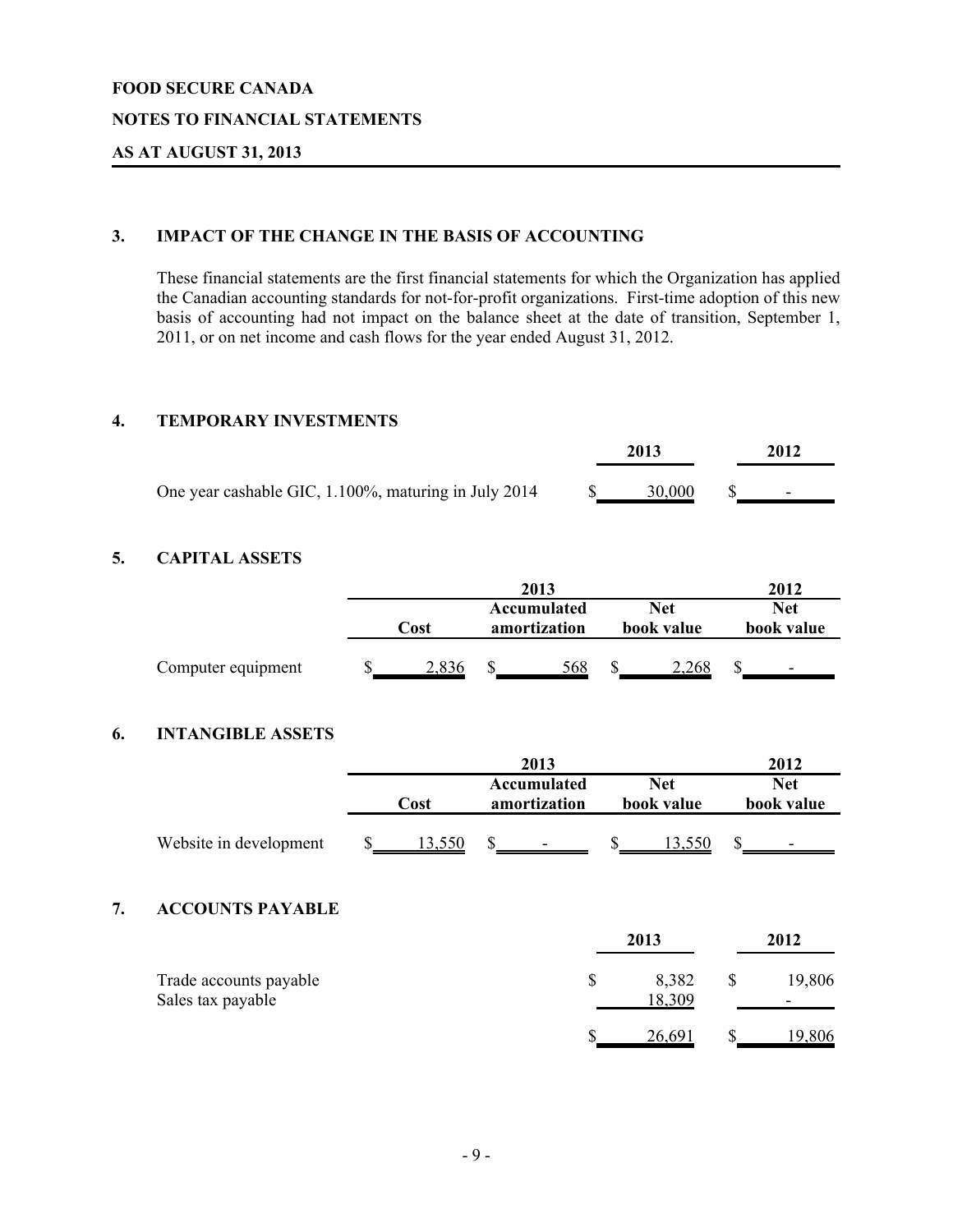#### **NOTES TO FINANCIAL STATEMENTS**

### **AS AT AUGUST 31, 2013**

# **8. DEFERRED CONTRIBUTIONS**

The deferred contributions represent unused resources received during the year for specific activities. The amount shall be considered as income in the following year. Changes in deferred contributions balances are:

|                                                                          |   | 2013               | 2012                                                 |
|--------------------------------------------------------------------------|---|--------------------|------------------------------------------------------|
| <b>Opening balance</b><br>Less: amount recognized as revenue in the year | S | 75,000<br>(75,000) | $\overline{\phantom{0}}$<br>$\overline{\phantom{0}}$ |
| Plus: amount received related to the following year<br>(note 9)          |   | 156,500            | 75,000                                               |
| <b>Closing balance</b>                                                   |   | 156.500            | 75,000                                               |

# **9. ALLOCATION OF DEFERRED CONTRIBUTIONS**

Deferred contributions were allocated as follows:

|                                               | 2013         | 2012   |
|-----------------------------------------------|--------------|--------|
| Sustainable local network                     | \$<br>75,000 | 70,000 |
| Learning networks in the food movement        | 45,000       | 5,000  |
| Convening                                     | 12,000       |        |
| Web development                               | 20,000       |        |
| Evaluation                                    | 4,500        |        |
| Amount received related to the following year | 156.500      | 75,000 |

#### **10. ALLOCATION OF PERSONNEL COSTS BY FUNCTION**

Personnel costs were allocated as follows:

|                                           | 2013         | 2012    |
|-------------------------------------------|--------------|---------|
| Assembly                                  | \$<br>34,299 |         |
| Network activities                        | 83,391       | 56,224  |
| Campaigns and outreach                    | 73,181       | 64,799  |
| Organizational development and governance | 22,998       | 23,297  |
| Overhead                                  | 46,114       | 39,198  |
|                                           | 259,983      | 183,518 |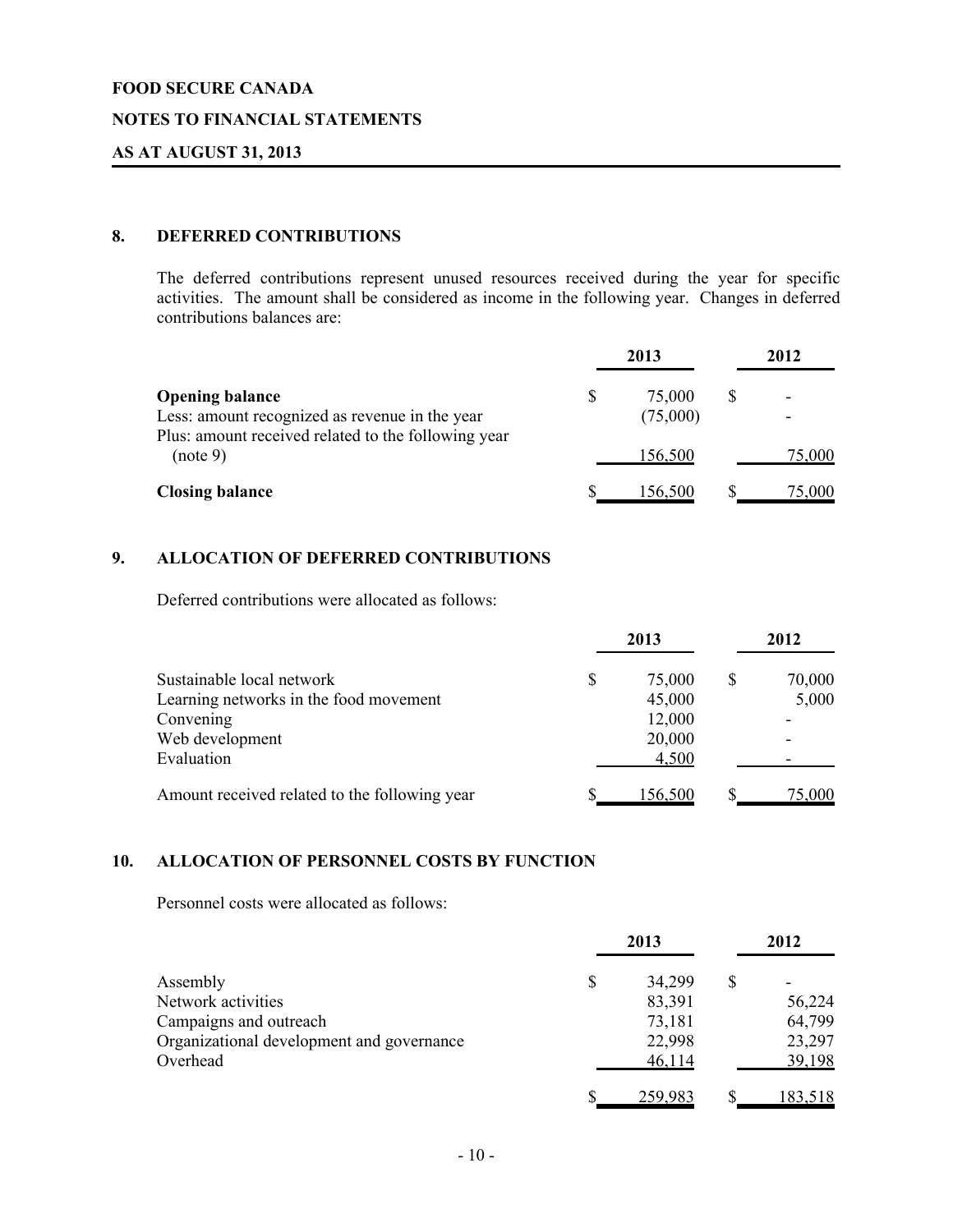#### **NOTES TO FINANCIAL STATEMENTS**

### **AS AT AUGUST 31, 2013**

#### **11. FINANCIAL INSTRUMENTS**

#### **Risk management policy**

The Organization is exposed to various risks through its financial instruments. The following analysis provides a measure of the risks at the balance sheet date.

#### **Liquidity risk**

Liquidity risk is the risk that the Organization will have difficulty in meeting obligations associated with financial liabilities. Prudent management of liquidity risk implies retaining a sufficient level of liquidities, arranging for appropriate credit facilities and being able to liquidate market positions. The Organization believes that its recurring financial resources are adequate to cover all its expenditures.

#### **Credit risk**

Credit risk is the risk that one party within a financial instrument will cause a financial loss for the other party by failing to discharge an obligation.

The Organization provides credit to its clients in the normal course of its operations. It carries out, on a continuing basis, credit checks on its clients and maintains provisions for contingent credit losses which, once they materialize, are consistent with management's forecasts. The Organization does not normally require a guarantee.

For the other receivables, the Organization determines, on a continuing basis, the probable losses and sets up a provision for losses based on the estimated realizable value.

The Organization is exposed to credit risk through its cash, and temporary investments in excess of deposit insurance are kept in the same recognized financial institution.

#### **Interest rate risk**

Interest rate risk is the risk that the fair value or future cash flows of a financial instrument will fluctuate because of changes in market interest rates.

The Organization is exposed to interest rate risk on its fixed-interest financial instruments. Fixedinterest instruments subject the Organization to a fair value risk while the variable-interest instruments subject it to a cash flow risk.

#### **Risk exposure change**

Since last year, the Organization is exposed to interest rate risk.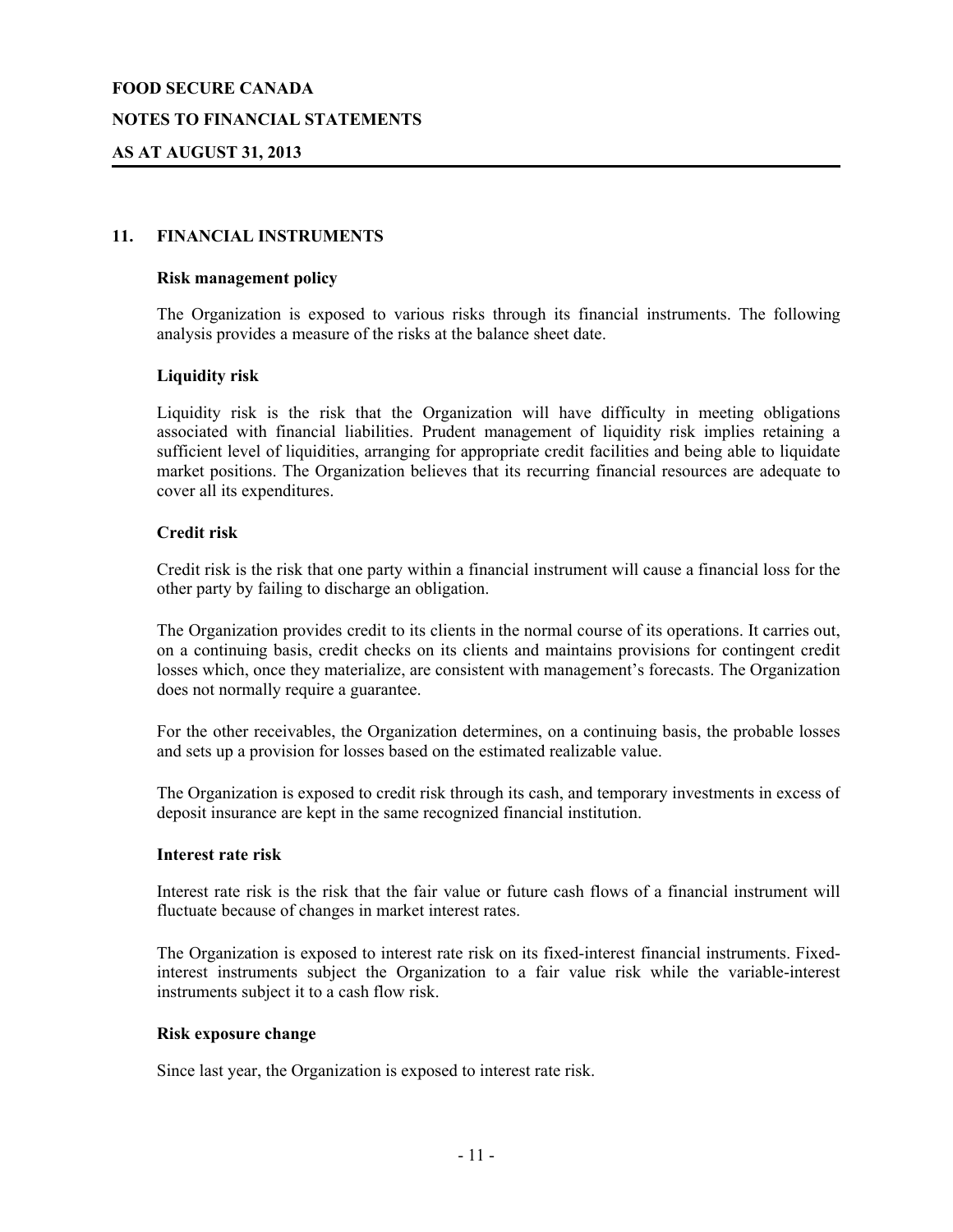### **NOTES TO FINANCIAL STATEMENTS**

# **AS AT AUGUST 31, 2013**

# **12. COMPARATIVE FIGURES**

Certain figures for 2012 have been reclassified to make their presentation correspond to that adopted in 2013.